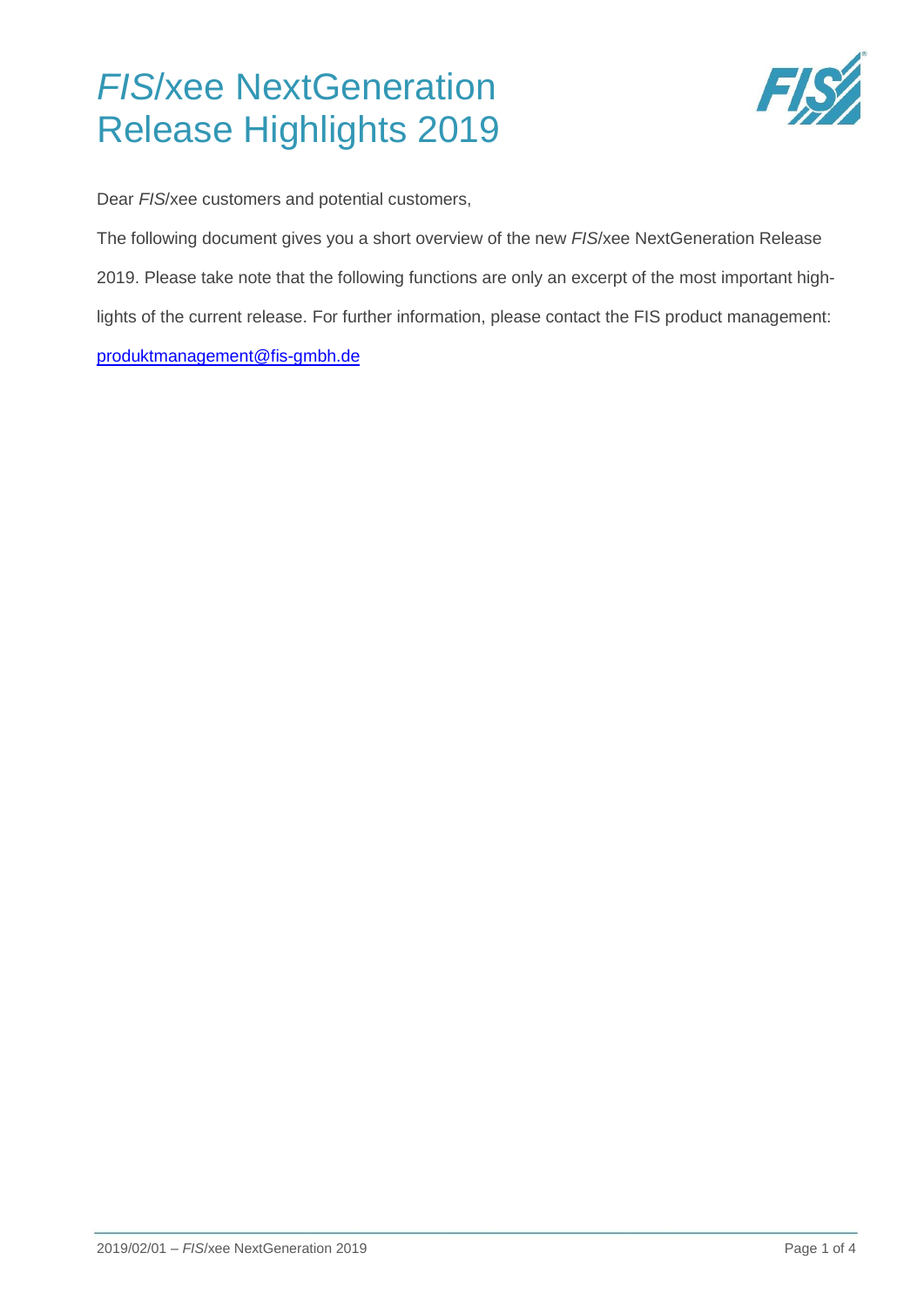# **FIS/xee NextGeneration Release Highlights 2019**



## **Table of Contents**

| $1 \quad \blacksquare$ |  |
|------------------------|--|
|                        |  |
|                        |  |
| 2.2                    |  |
| 2.3                    |  |
|                        |  |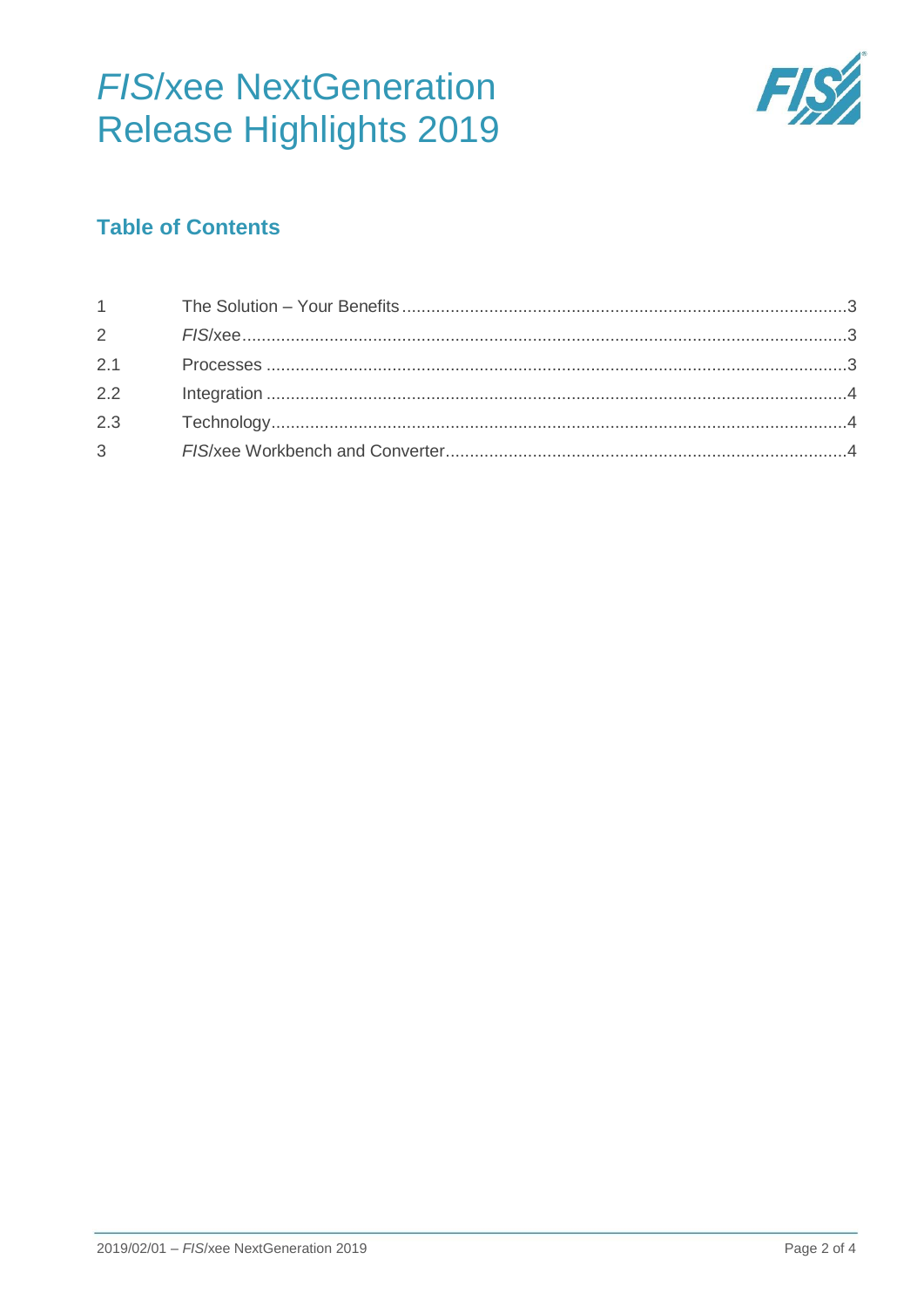# *FIS*/xee NextGeneration Release Highlights 2019



### <span id="page-2-0"></span>**1 The Solution – Your Benefits**

These optimizations help you **integrate business partners and different application systems into your corporate processes.** Be it customer or vendor integration or the integration of third-party systems such as mobile/shop solutions etc. – the FIS product portfolio always provides the appropriate solution.

These processes are used across company borders and integrate your business partners via electronic data interchange (**EDI = electronic data interchange**).

The product toolset supports your integration and communication processes (**EAI = Enterprise Application Integration**) and helps you utilize the synergies resulting therefrom.

No matter whether you want to implement consistent integration processes with *FIS*/xee NextGeneration – the SAP optimization of FIS [–](http://fis-gmbh.de/fis-xee.html) or with SAP/PI – FIS has the right product for you.

#### **Your benefits:**

- Optimization and acceleration of the information flow across company borders
- Continuous concatenation of your business processes due to the avoidance of media changes
- Intensification of your business relationships and increase of customer retention
- Permanent availability
- Reduction of error rate since no manual data entry required
- Reduced costs through saving of packaging material, postage and fax costs

### <span id="page-2-1"></span>**2** *FIS***/xee**

#### <span id="page-2-2"></span>**2.1 Processes**

- The processing procedure of a transmission is defined by means of a BPMN (Business Process Model and Notation). Completely defined processes are delivered for fast access. These can be adjusted or new processes defined. This provides a high degree of flexibility with a simultaneous simple operation and a high degree of transparency in processing.
- The EDIINT AS2 and OFTP2 communications were implemented to increase the usual flexibility in communication with business partners. These channels are optimized for specific scenarios and can now be used quickly and easily.
- For improved analysis and clarity, messages can be divided into categories. The naming and number of categories can be created individually. The use of categories is optional.